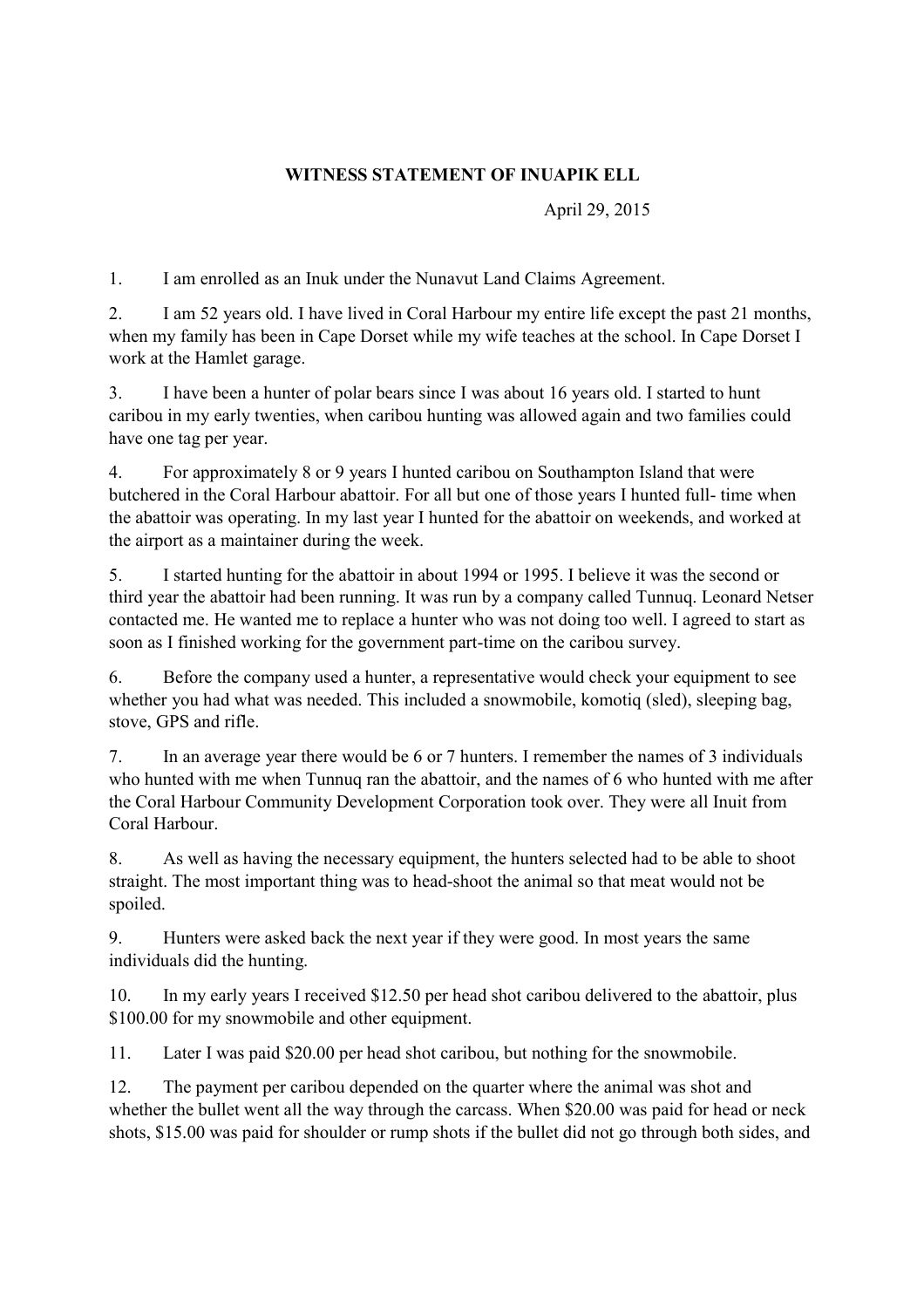\$10.00 for shoulder or rump shots if the bullet went all the way through. I would not have received anything if the animal was gut-shot. I did not have many of those.

13. I do not remember being paid anything for the days I had to stay in camp due to bad weather.

14. I was not paid for any time I lost due to equipment problems. In the years I hunted for the abattoir, the hunters were responsible for all their own repairs and maintenance.

15. For my hunting I did not receive vacation pay or overtime or a minimum wage.

16. I received my payment every two weeks, by cheque from the company in charge.

17. All the equipment I used was my own, except gas and ammunition supplied by the company.

18. To the best of my knowledge, all the hunters were paid the same way and they supplied the same equipment.

19. Each hunter went out from the camp alone, going to a different place so that the hunters would not be shooting too close to each other. The rule was that each hunter had to deliver his carcasses within one hour of shooting his first animal, so that the carcass did not bloat. Right after shooting each animal, the hunter had to cut its throat to bleed it.

20. Sometimes the hunters would leave camp at staggered intervals of 15 minutes, to make it likely that they would return one at a time. If a large number of caribou were delivered to the abattoir at once, this would cause a delay in the skinning and gutting, and increase the wastage. Usually staggering was not necessary.

21. Back at the camp, the camp foreman kept a tally sheet, noting how many animals each hunter delivered per trip, and how the animal was shot (head versus shoulder, etc.).

22. There was no foreman out on the land, where the hunting took place.

23. I usually delivered about 35 caribou per day, depending on equipment and the weather. I usually delivered about 150 to 200 caribou per week. My record for a season was 889 caribou.

24. There was usually a difference in success between the hunters. The biggest challenge was to maintain your equipment so that you could hunt every day. Some hunters had frequent snowmobile and komotiq break-downs – sometimes twice a day. It was also hard on your body.

25. I started using a .25-06 rifle. It was best on windy days. Then I bought a .22-250, which I used on calm days. The 22-250 has a faster bullet than the 25-06.

26. I had one snowmobile. I started using a light 380 Skandic, but this was too small, as it could not pull the sled when the sled was heavy. I had to buy three new snow machines for the abattoir hunting, driving them about 4000 miles in each two month season. Some hunters for the abattoir used two snow machines.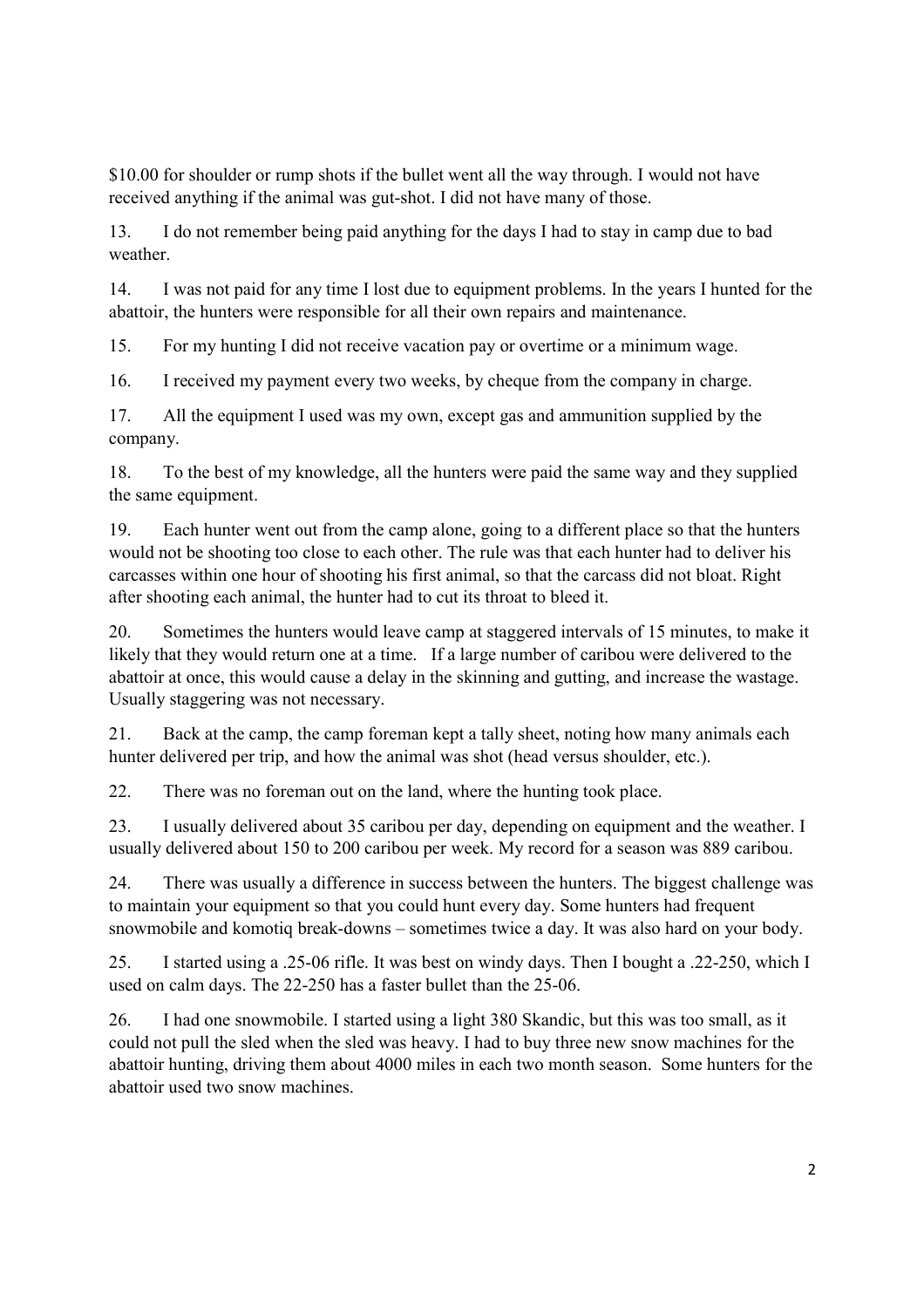27. On my first day, I followed the hunter I was replacing. He explained the rules about how the animal was shot and when it was bled, and gave me tips based on his experience. Otherwise I received no training, and I do not believe any hunters did. We hunted using our skills and experience as Inuit. There were no classroom lessons for the hunters.

28. In most years, the abattoir ran for about two months. Depending on the weather, the hunters usually stayed at the camp for between ten days and two weeks, when we could go home for a day or two and cash our cheques. Sometimes we could stay at home for a weekend.

29. The full-time hunters for the abattoir hunted for their families in the same way. About once a week we would pick a fat caribou we shot, the abattoir would cut it up for us, and we would take it home on our next trip home. These caribou were not tallied and we were not paid for them.

30. I considered myself to be self-employed when I hunted for the abattoir. I did my best to shoot caribou and I sold them to the company. I owned all my own equipment.

31. As hunters we were different than the workers at the abattoir. Whatever meat we got, we were paid for. I don't recall paying taxes on this money.

32. I do not recall any contract or other paper being used to record my arrangement with the company.

33. At the beginning of each season, I also helped to set up camp for several days, along with the other hunters. We were paid per hour for this – I believe it was the minimum wage. Some hunters also helped to close down the camp at the end of the season. I declined because I was worn out from the hunting.

34. I did not carry hunting tags or a hunting licence with me when I hunted for the abattoir. Some kind of numbered tag was attached to each carcass at the abattoir, after it was inspected.

35. In 1993 I knew that a land claims agreement had been signed with the government, but I knew long before then that I had the right to hunt. It is my birthright as an Inuk.

36. I do not know what a Basic Needs Level is. No one ever discussed with me whether my arrangement with the abattoir company could affect the Basic Needs Level for Inuit in the future. No one discussed with me whether the rights of Inuit under the land claims agreement could be affected. What I knew when the abattoir opened was that the government had been doing surveys, and there were enough caribou to supply an abattoir.

37. Before I worked on the government survey, I had been a By-Law Officer for the Hamlet. In the years the abattoir ran, I tried to pick up part-time work, such as driving trucks, to tide me over for the rest of the year. The abattoir operation was the only source of money for many people in Coral Harbour, including most of the hunters and the abattoir workers. It really did help the community.